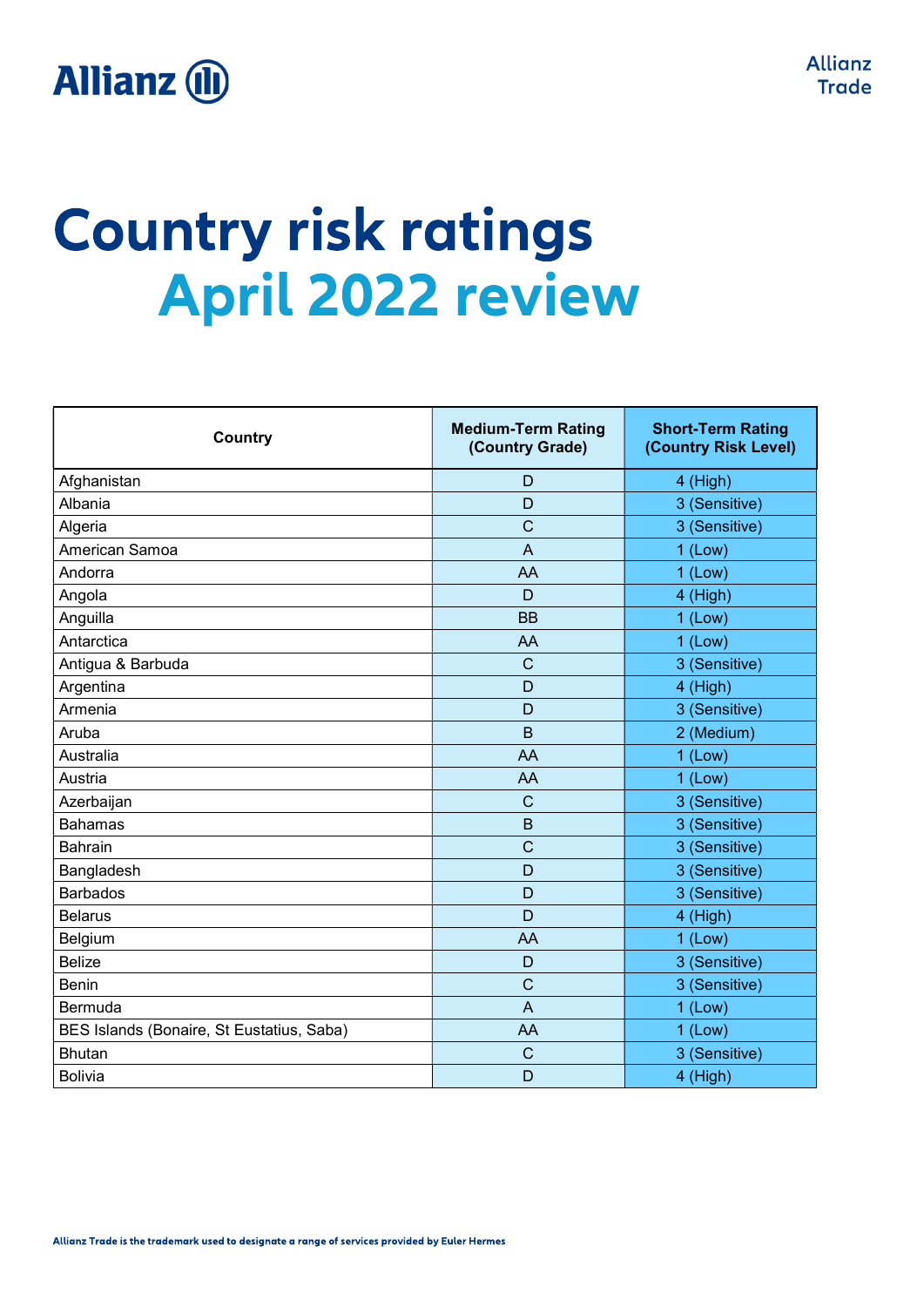| Country                               | <b>Medium-Term Rating</b><br>(Country Grade) | <b>Short-Term Rating</b><br>(Country Risk Level) |
|---------------------------------------|----------------------------------------------|--------------------------------------------------|
| Bosnia and Herzegovina                | D                                            | 3 (Sensitive)                                    |
| Botswana                              | B                                            | $1$ (Low)                                        |
| <b>Bouvet Island</b>                  | AA                                           | $1$ (Low)                                        |
| <b>Brazil</b>                         | B                                            | 3 (Sensitive)                                    |
| <b>British Indian Ocean Territory</b> | AA                                           | $1$ (Low)                                        |
| <b>British Virgin Islands</b>         | A                                            | $1$ (Low)                                        |
| <b>Brunei</b>                         | <b>BB</b>                                    | 2 (Medium)                                       |
| <b>Bulgaria</b>                       | $\mathsf B$                                  | 2 (Medium)                                       |
| <b>Burkina Faso</b>                   | D                                            | 3 (Sensitive)                                    |
| <b>Burundi</b>                        | D                                            | 4 (High)                                         |
| Cambodia                              | $\mathsf{C}$                                 | 3 (Sensitive)                                    |
| Cameroon                              | D                                            | 3 (Sensitive)                                    |
| Canada                                | AA                                           | $1$ (Low)                                        |
| Cape Verde Islands                    | $\mathsf{C}$                                 | 3 (Sensitive)                                    |
| Cayman Islands                        | A                                            | $1$ (Low)                                        |
| <b>Central African Republic</b>       | D                                            | 4 (High)                                         |
| Chad                                  | D                                            | 4 (High)                                         |
| Chile                                 | <b>BB</b>                                    | 2 (Medium)                                       |
| China                                 | B                                            | 2 (Medium)                                       |
| Christmas Island                      | A                                            | $1$ (Low)                                        |
| Cocos (Keeling) Islands               | A                                            | $1$ (Low)                                        |
| Colombia                              | B                                            | 2 (Medium)                                       |
| Comoros                               | D                                            | 4 (High)                                         |
| Congo (Democratic Rep Of)             | D                                            | 4 (High)                                         |
| Congo (People's Rep Of)               | D                                            | 4 (High)                                         |
| Cook Islands                          | $\mathsf{C}$                                 | 3 (Sensitive)                                    |
| Costa Rica                            | B                                            | 3 (Sensitive)                                    |
| Côte d'Ivoire                         | $\mathsf{C}$                                 | 2 (Medium)                                       |
| Croatia                               | $\mathsf B$                                  | 2 (Medium)                                       |
| Cuba                                  | D                                            | 4 (High)                                         |
| Curacao                               | $\mathbf C$                                  | 3 (Sensitive)                                    |
| Cyprus                                | $\overline{B}$                               | 2 (Medium)                                       |
| Czech Republic                        | $\mathsf{A}$                                 | 2 (Medium)                                       |
| Denmark                               | AA                                           | $1$ (Low)                                        |
| Djibouti                              | $\mathsf C$                                  | 3 (Sensitive)                                    |
| Dominica                              | $\mathsf{C}$                                 | 3 (Sensitive)                                    |
| Dominican Republic                    | $\sf B$                                      | 2 (Medium)                                       |
| Ecuador                               | $\mathsf C$                                  | 4 (High)                                         |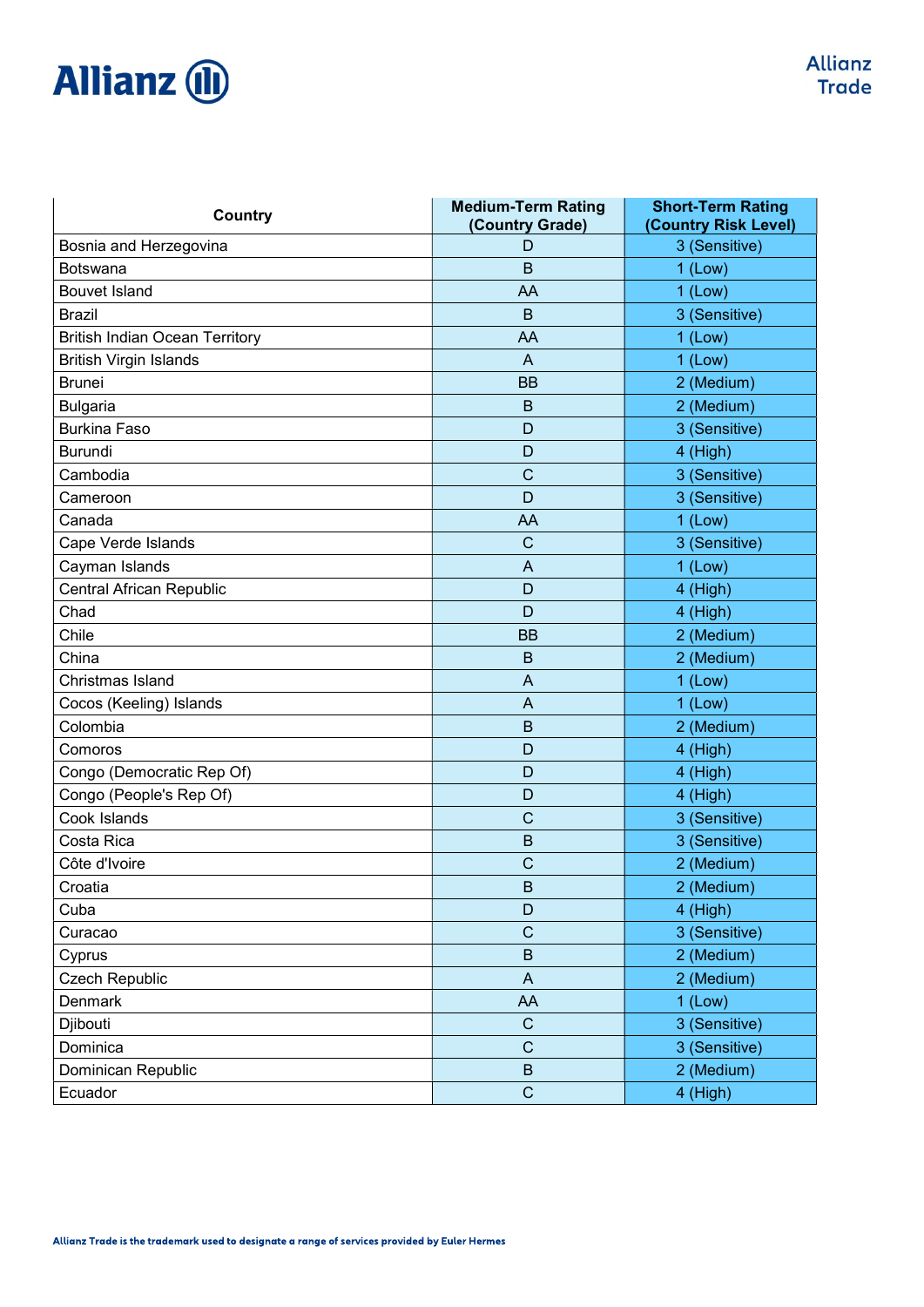| Country                          | <b>Medium-Term Rating</b><br>(Country Grade) | <b>Short-Term Rating</b><br>(Country Risk Level) |
|----------------------------------|----------------------------------------------|--------------------------------------------------|
| Egypt                            | C                                            | 2 (Medium)                                       |
| El Salvador                      | B                                            | 2 (Medium)                                       |
| <b>Equatorial Guinea</b>         | D                                            | 4 (High)                                         |
| Eritrea                          | D                                            | 4 (High)                                         |
| Estonia                          | AA                                           | $1$ (Low)                                        |
| Eswatini                         | $\mathsf{C}$                                 | 4 (High)                                         |
| Ethiopia                         | D                                            | 4 (High)                                         |
| <b>Falkland Islands</b>          | A                                            | $1$ (Low)                                        |
| Faroe Islands                    | $\overline{A}$                               | $1$ (Low)                                        |
| Fiji                             | D                                            | 4 (High)                                         |
| Finland                          | AA                                           | $1$ (Low)                                        |
| France                           | AA                                           | $1$ (Low)                                        |
| French Guiana                    | AA                                           | $1$ (Low)                                        |
| French Polynesia                 | <b>BB</b>                                    | $1$ (Low)                                        |
| <b>French Southern Territory</b> | AA                                           | $1$ (Low)                                        |
| Gabon                            | D                                            | 3 (Sensitive)                                    |
| Gambia                           | D                                            | 3 (Sensitive)                                    |
| Georgia                          | D                                            | 4 (High)                                         |
| Germany                          | AA                                           | $1$ (Low)                                        |
| Ghana                            | $\mathsf{C}$                                 | 3 (Sensitive)                                    |
| Gibraltar                        | A                                            | $1$ (Low)                                        |
| Greece                           | B                                            | 2 (Medium)                                       |
| Greenland                        | A                                            | $1$ (Low)                                        |
| Grenada                          | $\mathsf{C}$                                 | 3 (Sensitive)                                    |
| Guadeloupe                       | AA                                           | $1$ (Low)                                        |
| Guam                             | A                                            | $1$ (Low)                                        |
| Guatemala                        | B                                            | 2 (Medium)                                       |
| Guinea (Rep Of)                  | D                                            | 4 (High)                                         |
| Guinea Bissau                    | D                                            | 4 (High)                                         |
| Guyana                           | $\mathsf{C}$                                 | 3 (Sensitive)                                    |
| Haiti                            | D                                            | 4 (High)                                         |
| Heard and McDonald Islands       | AA                                           | $1$ (Low)                                        |
| Honduras                         | $\mathsf C$                                  | 2 (Medium)                                       |
| Hong Kong                        | <b>BB</b>                                    | 2 (Medium)                                       |
| Hungary                          | $\sf B$                                      | 3 (Sensitive)                                    |
| Iceland                          | $\mathsf B$                                  | 2 (Medium)                                       |
| India                            | $\sf B$                                      | 2 (Medium)                                       |
| Indonesia                        | $\sf B$                                      | 2 (Medium)                                       |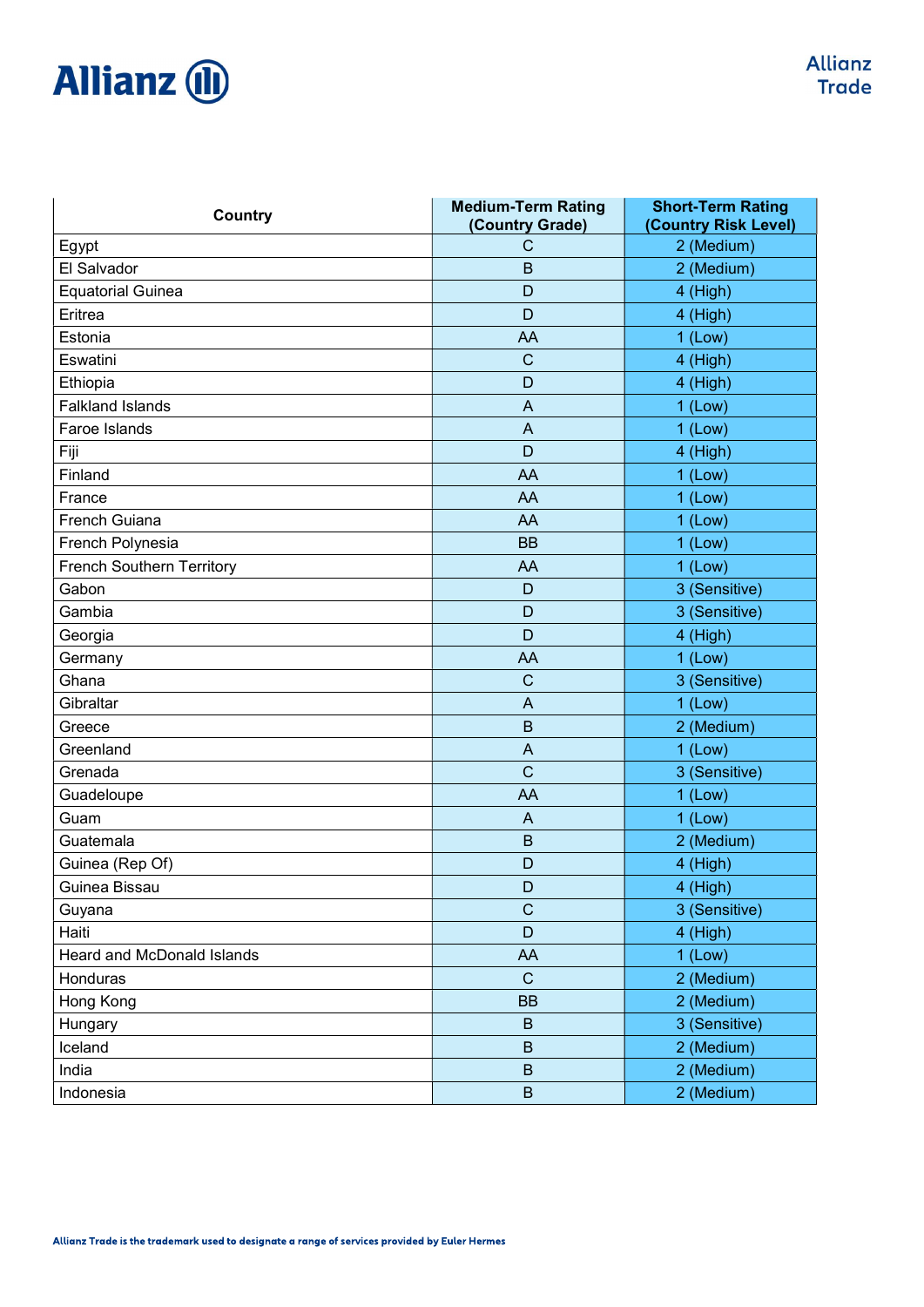| <b>Country</b>   | <b>Medium-Term Rating</b><br>(Country Grade) | <b>Short-Term Rating</b><br>(Country Risk Level) |
|------------------|----------------------------------------------|--------------------------------------------------|
| Iran             | D                                            | 4 (High)                                         |
| Iraq             | D                                            | 4 (High)                                         |
| Ireland          | AA                                           | $1$ (Low)                                        |
| Israel           | <b>BB</b>                                    | $1$ (Low)                                        |
| Italy            | A                                            | 2 (Medium)                                       |
| Jamaica          | $\mathsf{C}$                                 | 2 (Medium)                                       |
| Japan            | $\boldsymbol{\mathsf{A}}$                    | $1$ (Low)                                        |
| Jordan           | $\mathsf{C}$                                 | 3 (Sensitive)                                    |
| Kazakhstan       | $\mathbf C$                                  | 4 (High)                                         |
| Kenya            | $\mathsf{C}$                                 | 3 (Sensitive)                                    |
| Kiribati         | $\mathsf{C}$                                 | 3 (Sensitive)                                    |
| Kuwait           | $\mathsf B$                                  | $1$ (Low)                                        |
| Kyrgyzstan       | D                                            | 4 (High)                                         |
| Laos             | D                                            | 4 (High)                                         |
| Latvia           | $\overline{A}$                               | $1$ (Low)                                        |
| Lebanon          | D                                            | 4 (High)                                         |
| Lesotho          | $\mathsf{C}$                                 | 3 (Sensitive)                                    |
| Liberia          | D                                            | 4 (High)                                         |
| Libya            | D                                            | 4 (High)                                         |
| Liechtenstein    | AA                                           | $1$ (Low)                                        |
| Lithuania        | $\overline{A}$                               | $1$ (Low)                                        |
| Luxembourg       | AA                                           | $1$ (Low)                                        |
| Macao            | <b>BB</b>                                    | 2 (Medium)                                       |
| Madagascar       | D                                            | 3 (Sensitive)                                    |
| Malawi           | D                                            | 3 (Sensitive)                                    |
| Malaysia         | <b>BB</b>                                    | 2 (Medium)                                       |
| Maldives         | $\mathsf{C}$                                 | 3 (Sensitive)                                    |
| Mali             | D                                            | 4 (High)                                         |
| Malta            | A                                            | $1$ (Low)                                        |
| Marshall Islands | D                                            | 4 (High)                                         |
| Martinique       | AA                                           | $1$ (Low)                                        |
| Mauritania       | $\mathsf D$                                  | 4 (High)                                         |
| Mauritius        | <b>BB</b>                                    | 2 (Medium)                                       |
| Mayotte          | $\mathsf{A}$                                 | $1$ (Low)                                        |
| Mexico           | <b>BB</b>                                    | 2 (Medium)                                       |
| Micronesia       | $\mathbf C$                                  | 3 (Sensitive)                                    |
| Moldova          | D                                            | 4 (High)                                         |
| Monaco           | AA                                           | $1$ (Low)                                        |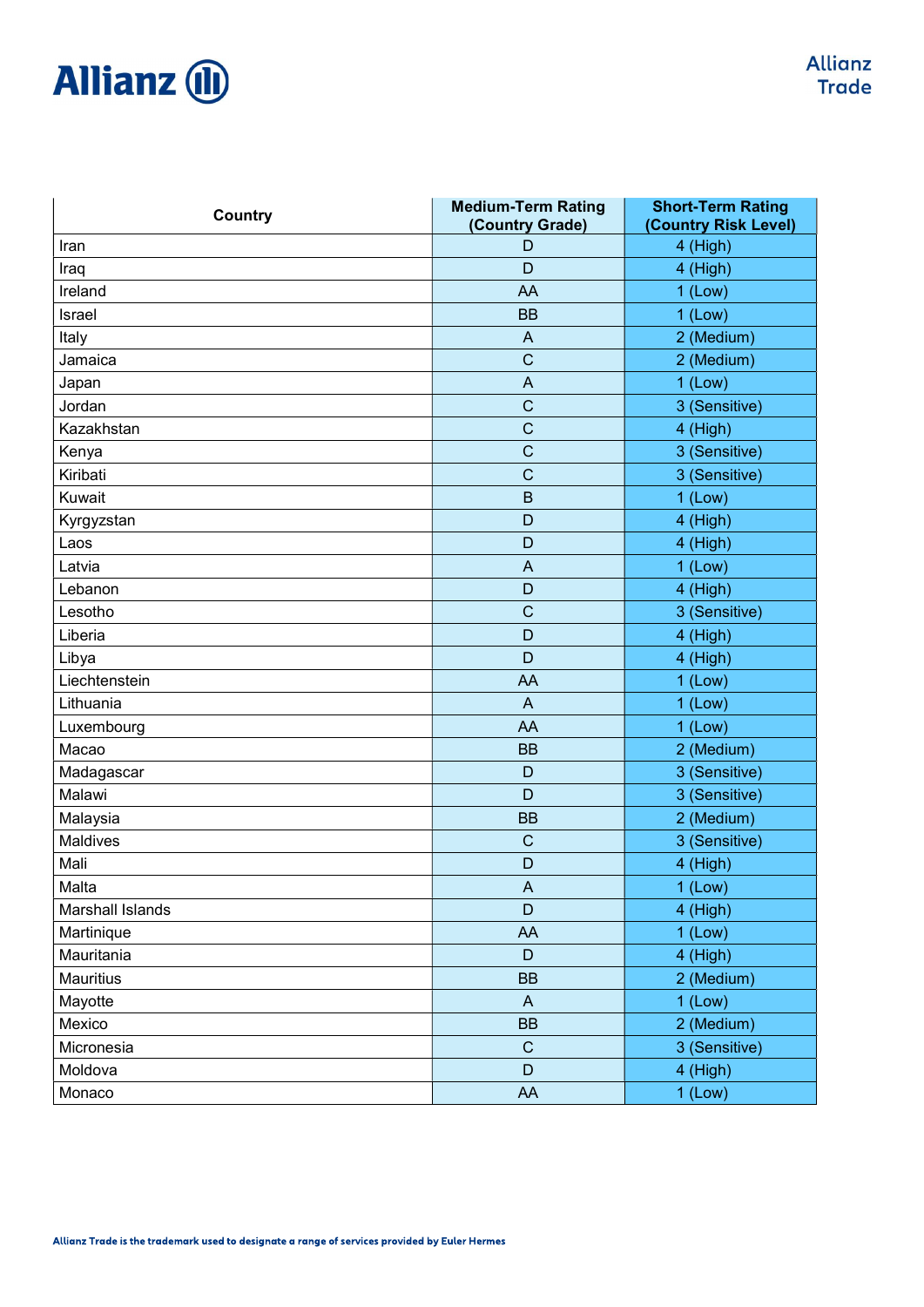| Country                  | <b>Medium-Term Rating</b><br>(Country Grade) | <b>Short-Term Rating</b><br>(Country Risk Level) |
|--------------------------|----------------------------------------------|--------------------------------------------------|
| Mongolia                 | D                                            | 3 (Sensitive)                                    |
| Montenegro               | D                                            | 4 (High)                                         |
| Montserrat               | <b>BB</b>                                    | $1$ (Low)                                        |
| Morocco                  | $\mathsf B$                                  | 3 (Sensitive)                                    |
| Mozambique               | D                                            | 4 (High)                                         |
| Myanmar (Burma)          | D                                            | 4 (High)                                         |
| Namibia                  | $\mathsf{C}$                                 | 3 (Sensitive)                                    |
| Nauru                    | D                                            | 4 (High)                                         |
| Nepal                    | D                                            | 4 (High)                                         |
| Netherlands              | AA                                           | $1$ (Low)                                        |
| New Caledonia            | $\overline{A}$                               | $1$ (Low)                                        |
| New Zealand              | AA                                           | $1$ (Low)                                        |
| Nicaragua                | D                                            | 4 (High)                                         |
| Niger                    | D                                            | 4 (High)                                         |
| Nigeria                  | D                                            | 3 (Sensitive)                                    |
| Niue                     | $\mathsf B$                                  | 2 (Medium)                                       |
| Norfolk Island           | A                                            | $1$ (Low)                                        |
| North Korea              | D                                            | 4 (High)                                         |
| North Macedonia          | $\mathsf{C}$                                 | 2 (Medium)                                       |
| Northern Mariana Islands | $\overline{A}$                               | $1$ (Low)                                        |
| Norway                   | AA                                           | $1$ (Low)                                        |
| Oman                     | $\mathsf{C}$                                 | 3 (Sensitive)                                    |
| Pakistan                 | D                                            | 4 (High)                                         |
| Palau                    | $\mathsf{C}$                                 | 3 (Sensitive)                                    |
| Panama                   | <b>BB</b>                                    | 2 (Medium)                                       |
| Papua New Guinea         | D                                            | 4 (High)                                         |
| Paraguay                 | B                                            | 2 (Medium)                                       |
| Peru                     | B                                            | 2 (Medium)                                       |
| Philippines              | B                                            | 2 (Medium)                                       |
| Pitcairn Islands         | $\mathsf{A}$                                 | $1$ (Low)                                        |
| Poland                   | <b>BB</b>                                    | 2 (Medium)                                       |
| Portugal                 | <b>BB</b>                                    | $1$ (Low)                                        |
| Puerto Rico              | <b>BB</b>                                    | 3 (Sensitive)                                    |
| Qatar                    | $\mathsf B$                                  | $1$ (Low)                                        |
| Reunion                  | AA                                           | $1$ (Low)                                        |
| Romania                  | B                                            | 3 (Sensitive)                                    |
| Russia                   | $\mathsf D$                                  | 4 (High)                                         |
| Rwanda                   | $\sf B$                                      | 1 (Low)                                          |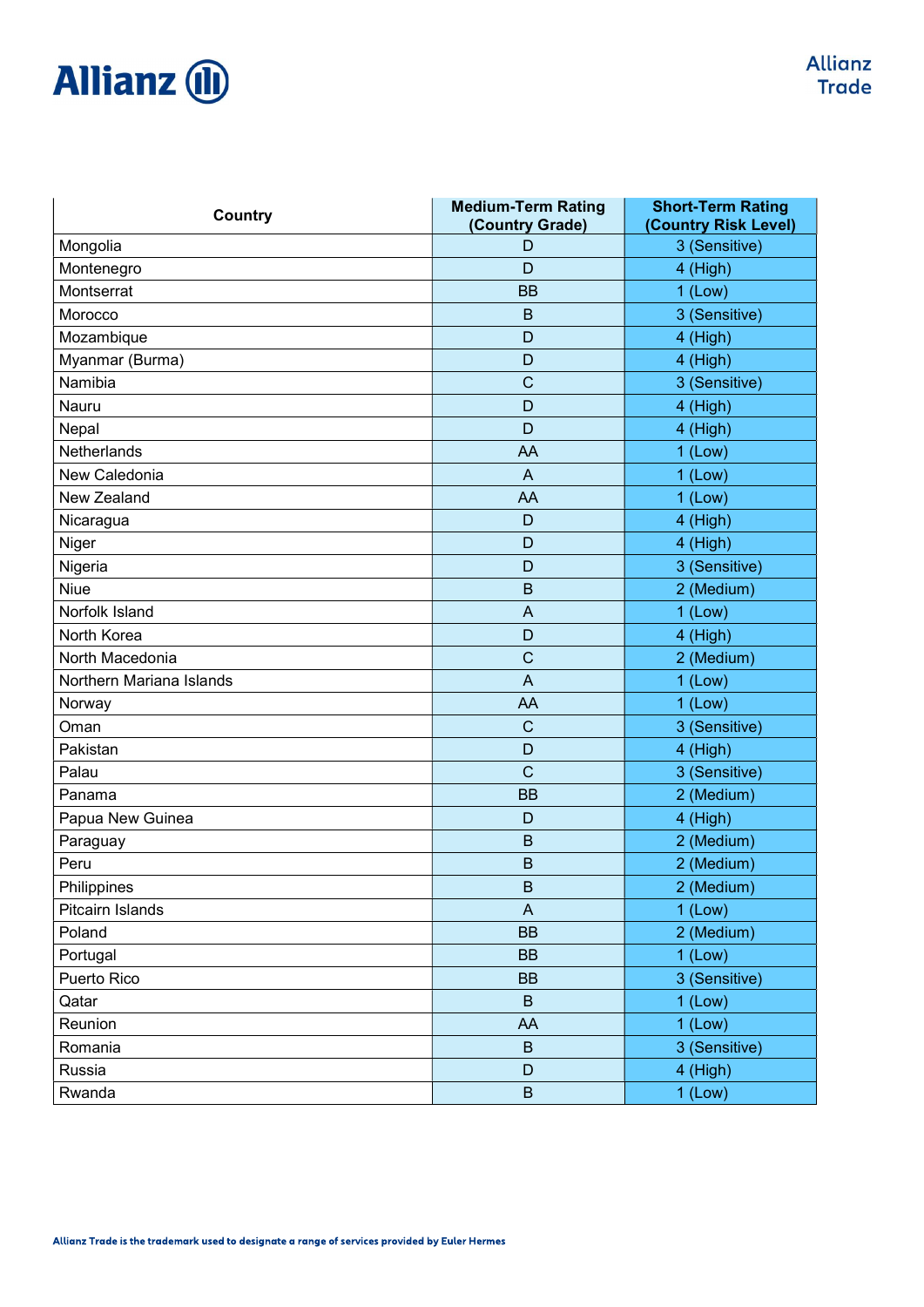| Country                        | <b>Medium-Term Rating</b><br>(Country Grade) | <b>Short-Term Rating</b><br>(Country Risk Level) |
|--------------------------------|----------------------------------------------|--------------------------------------------------|
| Samoa                          | C                                            | 3 (Sensitive)                                    |
| San Marino                     | A                                            | 2 (Medium)                                       |
| Sao Tome & Principe            | $\mathbf C$                                  | 3 (Sensitive)                                    |
| Saudi Arabia                   | $\mathsf B$                                  | $1$ (Low)                                        |
| Senegal                        | $\mathsf{C}$                                 | 2 (Medium)                                       |
| Serbia                         | B                                            | 2 (Medium)                                       |
| Seychelles                     | D                                            | 3 (Sensitive)                                    |
| Sierra Leone                   | D                                            | 4 (High)                                         |
| Singapore                      | AA                                           | $1$ (Low)                                        |
| Slovakia                       | A                                            | $1$ (Low)                                        |
| Slovenia                       | <b>BB</b>                                    | 2 (Medium)                                       |
| Solomon Islands                | D                                            | 4 (High)                                         |
| Somalia                        | D                                            | 4 (High)                                         |
| South Africa                   | $\mathsf{C}$                                 | 3 (Sensitive)                                    |
| South Georgia/Sandwich Islands | AA                                           | $1$ (Low)                                        |
| South Korea                    | A                                            | $1$ (Low)                                        |
| South Sudan                    | D                                            | 4 (High)                                         |
| Spain                          | A                                            | $1$ (Low)                                        |
| Sri Lanka                      | D                                            | 4 (High)                                         |
| St Helena                      | A                                            | $1$ (Low)                                        |
| St. Kitts & Nevis              | $\mathsf{C}$                                 | 3 (Sensitive)                                    |
| St. Lucia                      | $\mathsf{C}$                                 | 3 (Sensitive)                                    |
| St. Maarten                    | $\mathsf{C}$                                 | 3 (Sensitive)                                    |
| St. Pierre Et Miquelon         | A                                            | $1$ (Low)                                        |
| St. Vincent & The Grenadines   | $\mathsf{C}$                                 | 3 (Sensitive)                                    |
| Sudan                          | D                                            | 4 (High)                                         |
| Suriname                       | D                                            | 4 (High)                                         |
| Svalbard & Jan Mayen           | A                                            | $1$ (Low)                                        |
| Sweden                         | AA                                           | 1 (Low)                                          |
| Switzerland                    | AA                                           | $1$ (Low)                                        |
| Syria                          | $\mathsf D$                                  | 4 (High)                                         |
| Taiwan                         | $\mathsf{A}$                                 | $1$ (Low)                                        |
| Tajikistan                     | $\mathsf D$                                  | $4$ (High)                                       |
| Tanzania                       | $\mathbf C$                                  | 3 (Sensitive)                                    |
| Thailand                       | $\sf B$                                      | 2 (Medium)                                       |
| <b>Timor Leste</b>             | $\mathsf D$                                  | 4 (High)                                         |
| Togo                           | $\mathsf D$                                  | 3 (Sensitive)                                    |
| Tokelau                        | $\mathsf{A}$                                 | $1$ (Low)                                        |